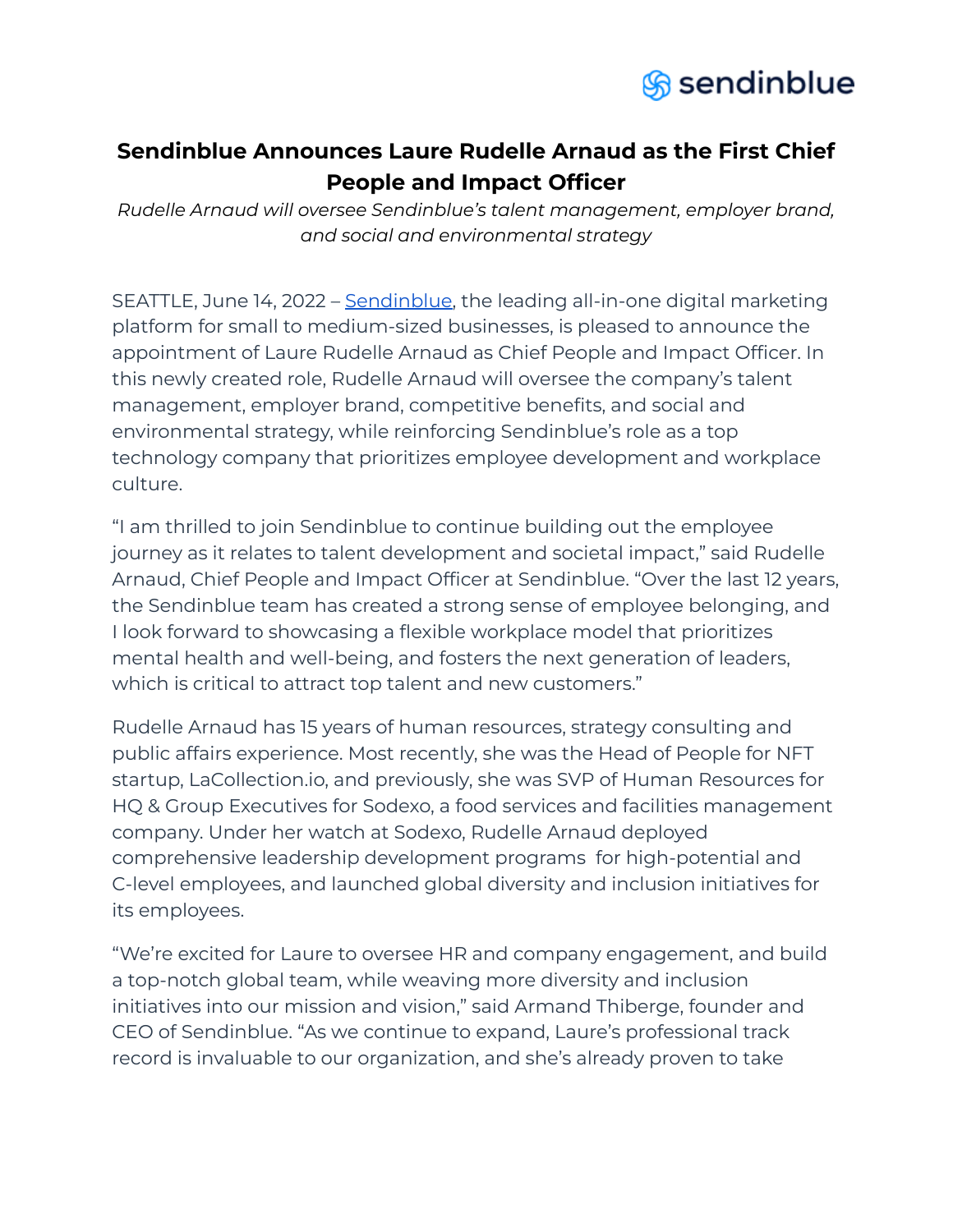

concrete action to showcase Sendinblue's commitment to equal opportunity in the tech industry."

Rudelle Arnaud has been instrumental in Sendinblue's move to sign a parity agreement in France, which promises to accelerate gender equality among startups. Sendinblue is one of 69 companies that has committed to increase the threshold of women on boards of directors to 20 percent, drive internal education sessions to combat discrimination, and publish job descriptions that are amenable to both men and women.

"Laure's experience and character are exactly what we were looking for in a CPIO that will take the helm of Sendinblue's employee management and impact strategy," added Steffen Schebesta, CEO of North America and VP of Corporate Development at Sendinblue. "Laure will play a crucial role as we look to round out our C-suite amid our rapid growth in North America, our fastest-growing market. It's an exciting time for all of us."

In addition to hiring a new CPIO, Sendinblue [recently](https://www.sendinblue.com/wp-content/uploads/2022/04/FINAL_Sendinblue-COO-Announcement-.pdf) hired a new Chief Operating Officer, and has acquired four companies in the last eight months, which have expanded the company's digital marketing and e-commerce offerings for SMBs, all of which have contributed to Sendinblue's rapid growth trajectory. Sendinblue is also expanding its company footprint, seeking talent to fill more than 60 [roles.](https://jobs.sendinblue.com/en)

Rudelle Arnaud holds three Master's degrees in Management/Strategy, Public Administration and Philosophy, from ESSEC Business School, Sciences Po and Université Paris Nanterre, and will be based at Sendinblue's headquarters in Paris, France.

## **About Sendinblue**

Sendinblue is the only all-in-one digital marketing platform empowering B2B and B2C businesses, e-commerce sellers and agencies to build customer relationships through end-to-end digital marketing campaigns, transactional messaging, and marketing automation. Unlike other marketing solutions built for enterprise-level budgets and expertise, Sendinblue tailors its all-in-one suite to suit the marketing needs of growing SMBs in tough markets. Sendinblue was founded in 2012 by Armand Thiberge with a mission to make the most effective marketing channels accessible to all businesses. Headquartered in Paris with offices in Seattle, Berlin, Bangalore, Sofia, Noida,